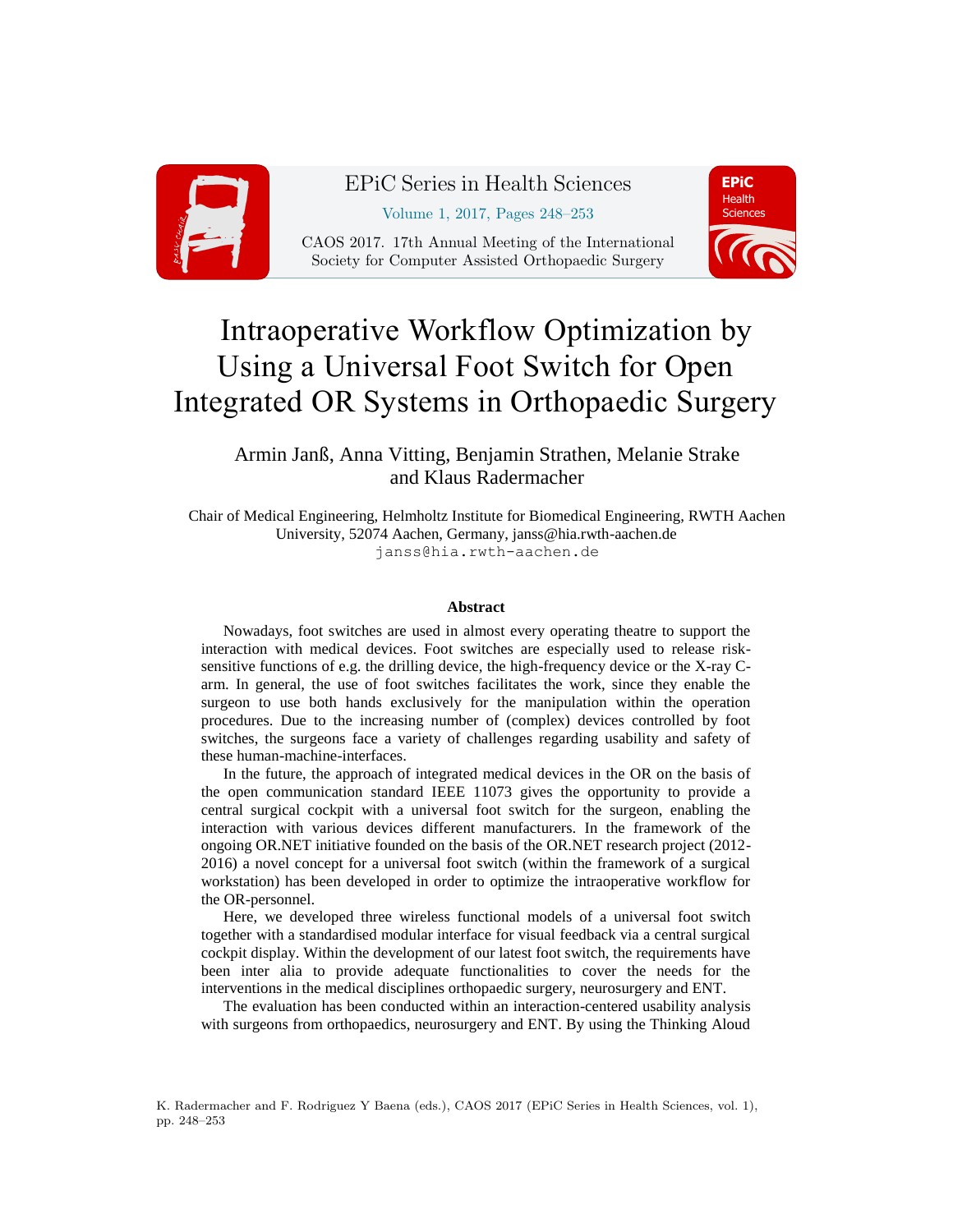technique in a Wizard-of-Oz experiment the usability criteria effectiveness, learnability and user satisfaction have been analysed.

Regarding learnability 83.25% of the subjects stated that the usage of the universal foot switch is easy to learn. An average of 77,2% of users rated the usability of the universal foot switch between good and excellent on the SUS scale. The intuitiveness of the graphical user interface has been approved with 91.75% and the controllability with 83.25%. Finally, 86% of the subjects stated a high user satisfaction.

## 1 Introduction

Nowadays, foot switches are used in almost every operating theatre to support the interaction with medical devices. Foot switches are especially used to release risk-sensitive functions of e.g. the drilling device, the high-frequency device or the X-ray C-arm. In general, the use of foot switches facilitates the work, since they enable the surgeon to use both hands exclusively for the manipulation within the operation procedures. Due to the increasing number of (complex) devices controlled by foot switches, the surgeons face a variety of challenges regarding usability and safety of these humanmachine-interfaces. Field studies and reports of neurosurgeons show, that up to 10 different foot switch units occur e.g. in the case of neurosurgical interventions (Blaar et al., 2015). Sterile drapes often obstruct the view onto the (sometimes colour-coded) foot switches. Therefore, the surgeons have to find and release them blindly, which inevitably leads to use errors, especially when foot switches are displaced or fell off the footboard (Blaar et al., 2015). In addition, the unsterile ORpersonnel has to replace the foot switch for the surgeon (after it falls down or in case another foot switch is needed according to the operating procedure), which leads to an interruption of the workflow and a time delay for the entire OR team. Another deficit is that different devices include various concepts of usage so that surgeons not only need to use a multitude of different foot switches but also have to understand the mode of operation of those foot switches (Van Veelen et al., 2003).

# 2 State of the Art

Only a few proprietary concepts for universal foot switches already exist, which integrate different functions and devices, but none of them takes an overall concept of operations of (open-connected) devices into consideration (Niederlag, 2014). The iSwitch e.g. from Stryker uses a wireless USB connection and provides to operate four devices in a proprietary integrated system and incorporates a three-button and two-pedal foot switch that communicates to a receiver console (Stryker, 2003). For the iSwitch concept, a visual feedback regarding the actually selected functional setting, is missing. Steute Schaltgeräte GmbH & Co. KG developed a foot switch with two pedals and four sensors for the selection and control of different devices and functions (Steute, 2008). The concept uses the sensor-based recognition of different postures of the foot in order to change the controlled device. Until now, no concept for a universal foot switch in the (open) integrated OR providing an open platform of workflow related configurable universal interface to multiple (foot switch controlled) medical devices has been developed yet.

# 3 Approach

In the framework of the OR.NET initiative we developed two wireless functional models of a universal foot switch (Dell'Anna et al., 2016) (Figure 1; left and right up) together with a standardised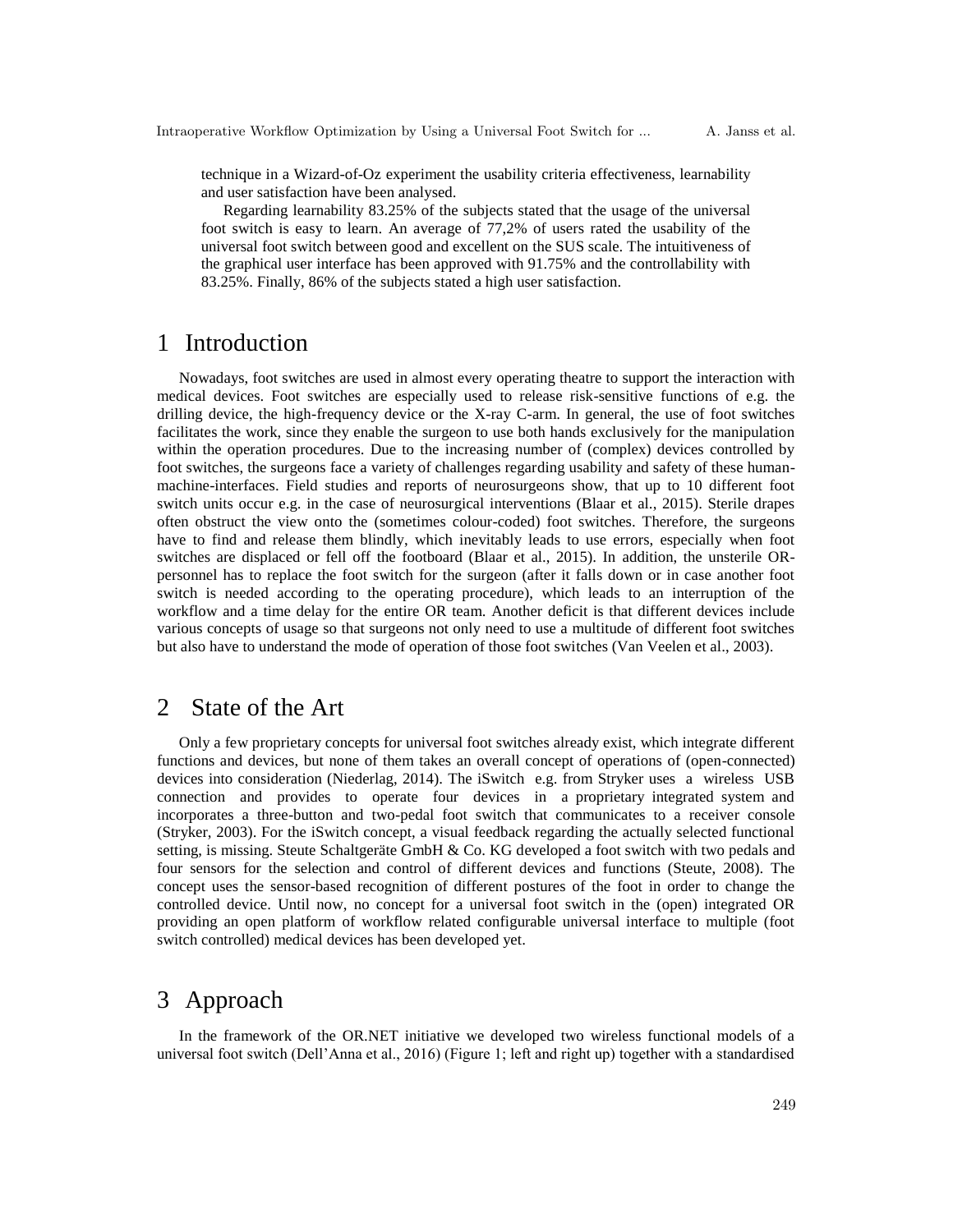modular interface for visual feedback via a central surgical cockpit display (using the IEEE 11073 open communication standard) (Figure 1; down right). Exemplary use scenario for the development of these foot switches has been a cervical decompression and fusion operation in spine surgery.

The foot switch version 2.0 consists of three elements (two pedals and one rocker switch) for the device/function release and two elements/buttons for the functional assignment of the interaction elements. The GUI (Figure 1; down left) consists of: A model of the footswitch with the actual functional assignment in the center of the screen, a selection of single device functions for the yellow pedal and the grey locker switch, a selection of process-specific function pairs ('presets') on the right side and a small model of the two configurable pedals with the actual function set on the lower left edge (Figure 1). Both foot switch concepts have in common that the blue pedal is permanently assigned with the bipolar coagulation function in order to facilitate vascular obliteration in case of spontaneous bleeding. In contrast, the left and center pedals are programmable. First usability evaluations of the foot switch (version 2.0) have been conducted in comparison with the classical foot switch "organ" in the OR (Dell'Anna et al., 2016).



**Figure 1:** Universal foot switch (left up version 1.0 and right up version 2.0) and the corresponding graphical user interface of foot switch version 2.0 (lower left) and the surgical workstation (lower right)

Within the development of the foot switch 3.0 the requirements have been inter alia to provide adequate functionalities to cover the needs for the interventions in the medical disciplines orthopaedic surgery, neurosurgery and ENT. Regarding orthopaedic interventions field studies on a broad range of operations, including spine surgery as well as e.g. knee arthroscopy, have been conducted in order to analyse the specific context of use, its boundary conditions and requirements. Here, especially medical devices and functions, controlled by a foot switch, have been identified. Additionally, the devices' usage time sequences have been recorded and further analysed regarding workflowdependent risks and requirements. This information will also be an important input for computer based semiautomatic surgical checklists, workflow management and workflow navigation assistance based on the OR.NET concept of open modular networks and inter-device communication ("internet of things") with a central surgical workstation ("cockpit"). The computer assisted work-sequence, time line and risk analyses have been conducted using the (ontology-based) tablet based CUREMeD process recording tool and human error risk analysis method (CUREMeD – Center for Usability and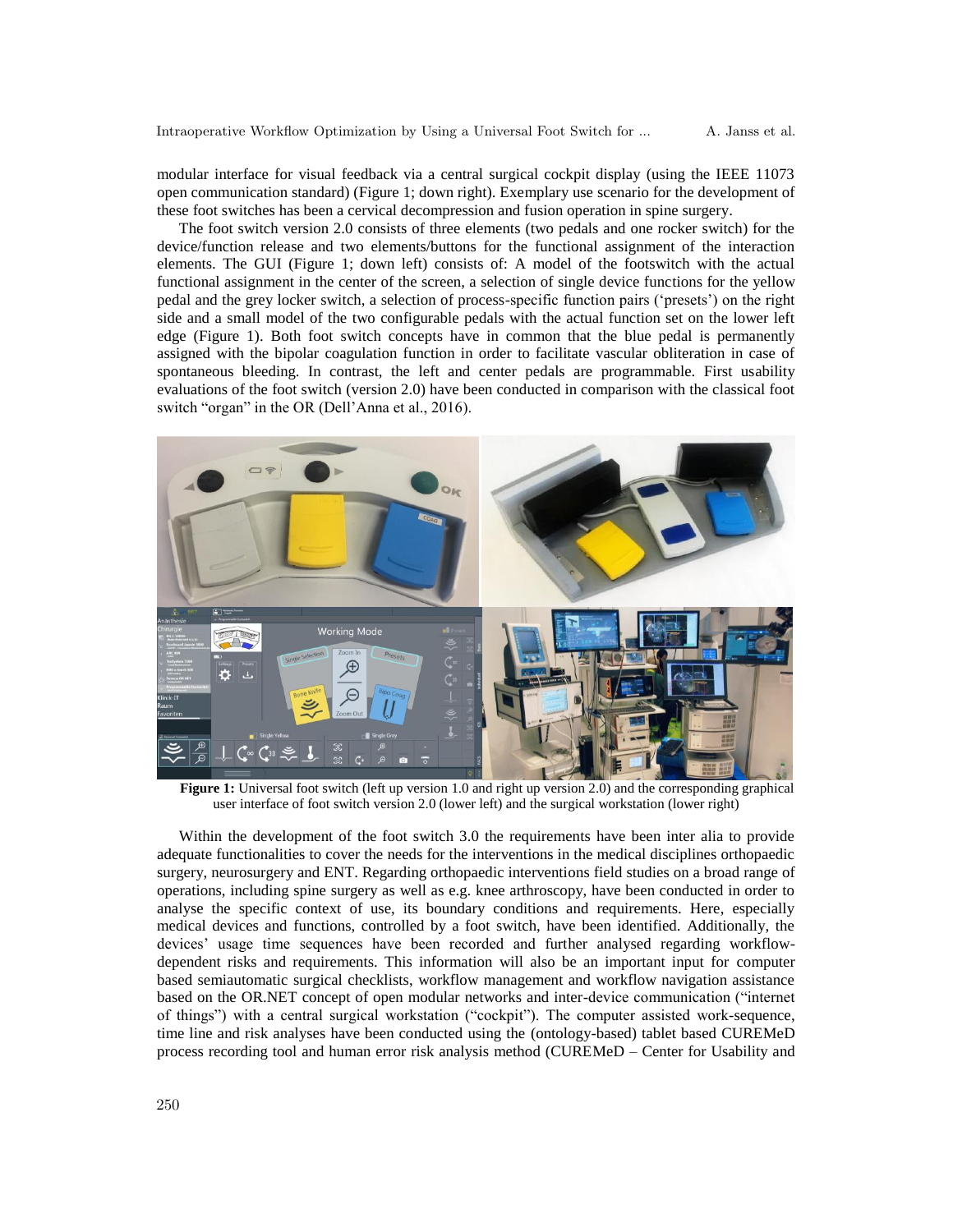Risk Engineering of Medical Devices (Aachen, Germany)). The CUREMeD human risk analysis is based on the mAIXuse method developed at the Chair for Medical Engineering at the RWTH Aachen University and uses formal, normative models to predict user-, interaction- and system-behaviour. With the help of specific task categories and the integration of temporal relations, the use process status can be modelled and a systematic human error analysis on the basis of human error taxonomies can be conducted (Janß et al., 2016). Furthermore, an online survey related to Human-Machine-Interaction issues with foot switches in the OR has been developed. Feedback from 20 surgeons from different surgical disciplines (orthopaedics, neurosurgery and ENT) has been evaluated, addressing frequently used functions, deficits and use-errors with interaction elements on foot switches as well as opinions and wishes of the OR-personnel.

Based on usability studies with different functional mock-ups, including criteria oriented formal analyses, interviews with surgeons, interactive testing and computer-based risk analyses, the final concept has been implemented (Figure 2).

Three pedals, two push-buttons and a foot-joystick have been selected as interaction elements for the final design of the universal foot switch. Inter alia the following devices have been integrated: high frequency cutting device, X-ray C-arm, milling device, ultrasound cutting device, shaver, endoscopic camera, OR microscope, etc. The push-button "mode" allows to switch between a "preset mode" to assign all interaction elements at the same time with various functions (e.g. because of process-specific needs) and four "single selection modes" in order to individually assign the other push button, the grey and the yellow pedal as well as the joystick with various medical device functions. The blue pedal is always assigned with the bipolar coagulation function (as in the previous foot switch models) in order to guarantee effective and efficient handling of spontaneous bleedings. The joystick provides the shifting between the function assignments on the interaction elements in the "preset mode" as well as in the "single selection mode" by a horizontal movement. Vertical movement of the joystick provides the selection of the functions "confirmation" (joystick up) and "cancel" (joystick down).

The conceptual design of the GUI for visual feedback on the foot switch assignment as a modular panel of the surgical workstation has been implemented with Microsoft Expression Blend for Visual Studio and is presented in Figure 2. Here, the output can be generated in XAML, which enables a transfer to the source code of the workstation, respectively the connection with the binding code (connector).



**Figure 2:** Universal foot switch (left) and corresponding GUI on surgical workstation (right)

## 4 Evaluation

The final evaluation has been conducted within an interaction-centered usability analysis. 9 surgeons from orthopaedics, neurosurgery and ENT have been participating in the usability test. By using the Thinking Aloud technique in a Wizard-of-Oz experiment the usability criteria effectiveness,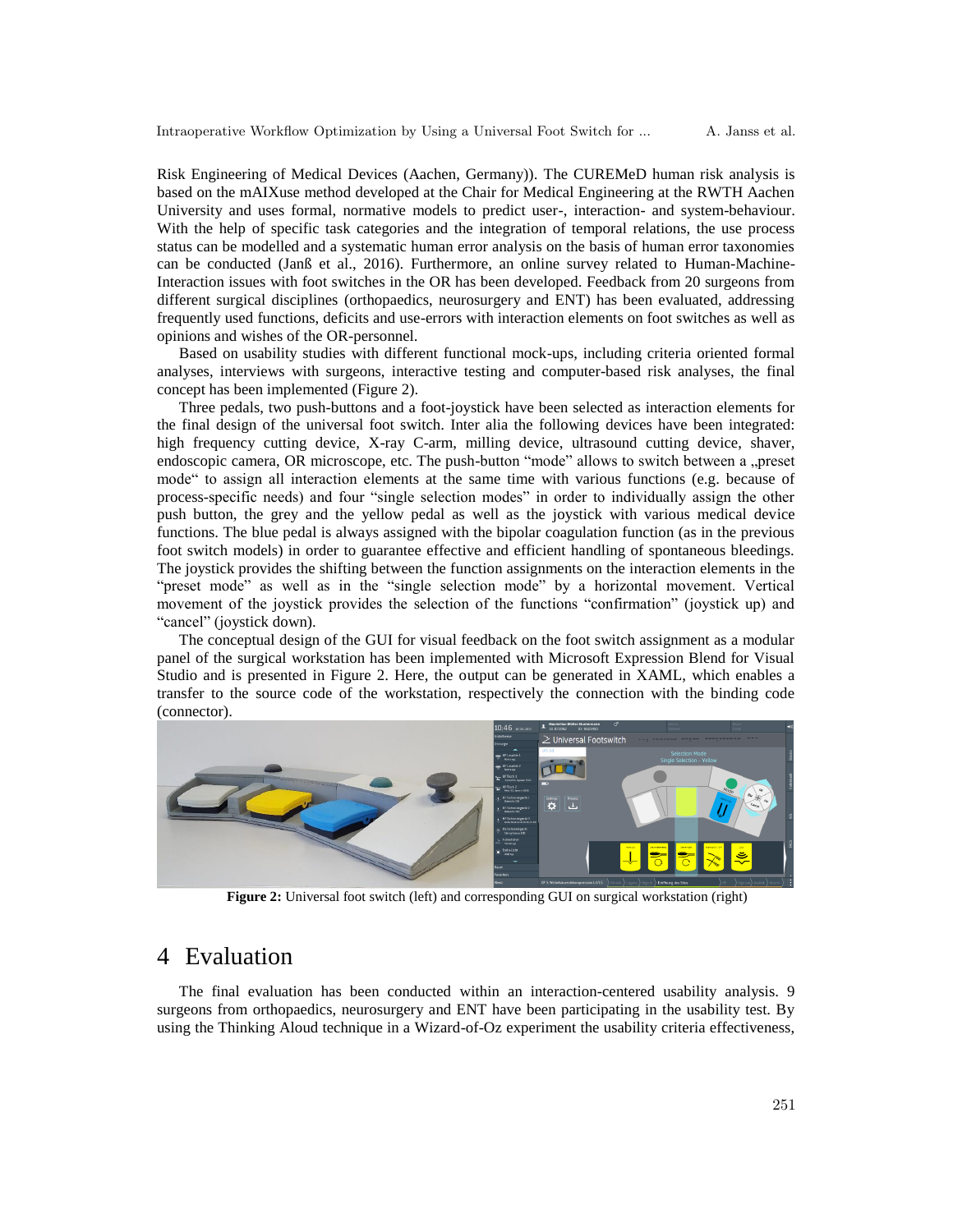learnability and user satisfaction have been analysed. The test setting can be seen in Figure 3. A camera recorded the subjects' feet-specific interactions.



Regarding the test design, the subjects had to fulfil 4 working tasks (e.g. adjustment of foot switch in "preset mode", assigning the joystick with various functions in the "single selection mode", release of the interaction elements according to a predefined order). Afterwards subjects had to complete a questionnaire regarding user satisfaction based on the SUS usability analysis questionnaire (Brooke, 1986). The effectiveness of the system has been measured by the ratio of fulfilled tasks to use errors. The learnability has been assessed by comparing the effectiveness of consecutive task cycles.

Regarding the effectiveness errors in the fulfilment of the tasks "release the single selection mode", and "cancel or confirm the actual function assignment" occurred in the first task cycle (of four cycles). During the last (fourth) cycle all the tasks have been fulfilled by 100%, which shows high learnability.

Regarding learnability, 83.25% of the subjects stated that the usage of the universal foot switch is easy to learn. An average of 77,2% of users rated the usability of the universal foot switch between good and excellent on the SUS scale (a value above 68% in the SUS scale constitutes good usability).

The intuitiveness of the graphical user interface has been approved with 91.75% and the controllability of the system has been rated with 83.25%. In addition, on average 83.25% of the subjects confirmed that the work tasks could be carried out to their satisfaction. The user satisfaction is i.a. confirmed by the question, whether the users like to work with the system. Here, 86% of the subjects stated a high user satisfaction.

#### 5 Conclusion and Outlook

The novel concept of a universal surgical foot switch presented in this paper, has been developed for ENT, orthopaedics and neurosurgery. The fulfilment of the requirements of these three medical disciplines has been challenging, as each medical discipline has its specific medical devices (and functionalities), specific user tasks and specific contexts of use.

Although, a universal foot switch for all three medical working areas has been implemented and evaluated positively, the concept of specific universal foot switches for each surgical discipline could be an alternative reducing complexity of the device.

The universal foot switch has been measured regarding effectiveness, learnability and user satisfaction. Here, still some bottlenecks regarding the interaction concept with the GUI and the hardware of the foot switch have been identified.

Exemplarily, the interaction process with the joystick has shown a weakness regarding the height. Furthermore, the release force of the joystick has been insufficient. Thus, most subjects had problems regarding the joystick's haptic feedback, while adjusting the foot switch modes and hence, there has